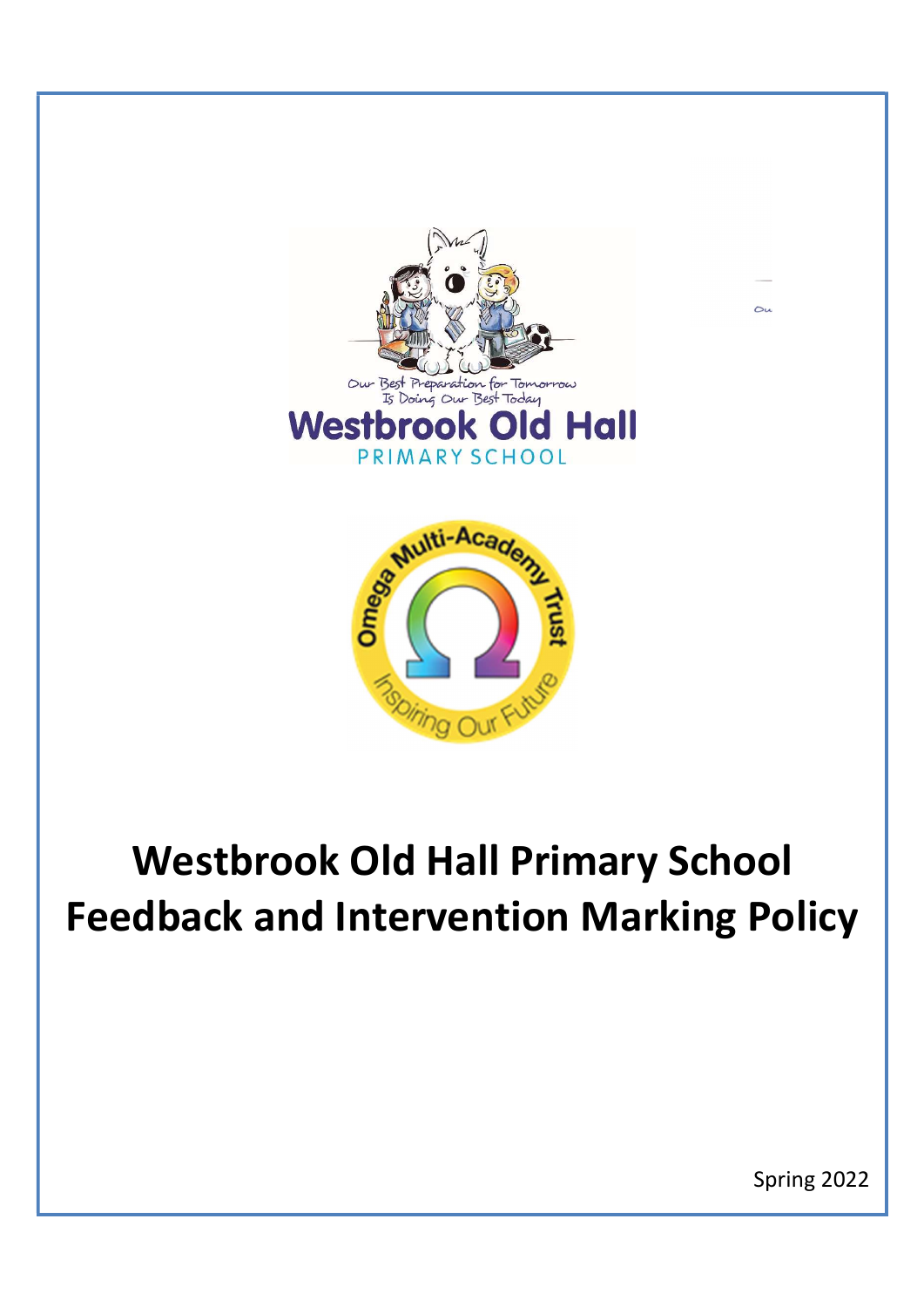# SCHOOL MISSION STATEMENT

We believe that the best preparation for tomorrow's future is striving to do our best today.

We believe that because our children matter, they have the right to be safe and healthy, happy and confident, recognised for the individuals they are and for those they might become.

We believe that because our children's achievement matters, they have the right to an excellent learning environment that promotes high expectations, ensures inclusion, recognises diversity and promotes progress and attainment.

We believe that because our children's future matters, they have the right to lead, the right to follow, the right to take best advantage of present and future technology and the right to a global life free from threat

#### Aims (Outcomes)

Our school aims that all children:

- Are tolerant and responsible
- Are happy and confident
- Are safe and healthy
- Are skilled and willing
- Are eco aware
- Are techno 'cute'
- Are leaders and partners
- Are flexible
- Are given every opportunity to attain and progress
- $\blacksquare$  Are mindful of the joy of diversity
- Are focussed on being excellent in all they do
- Are expected always to do their best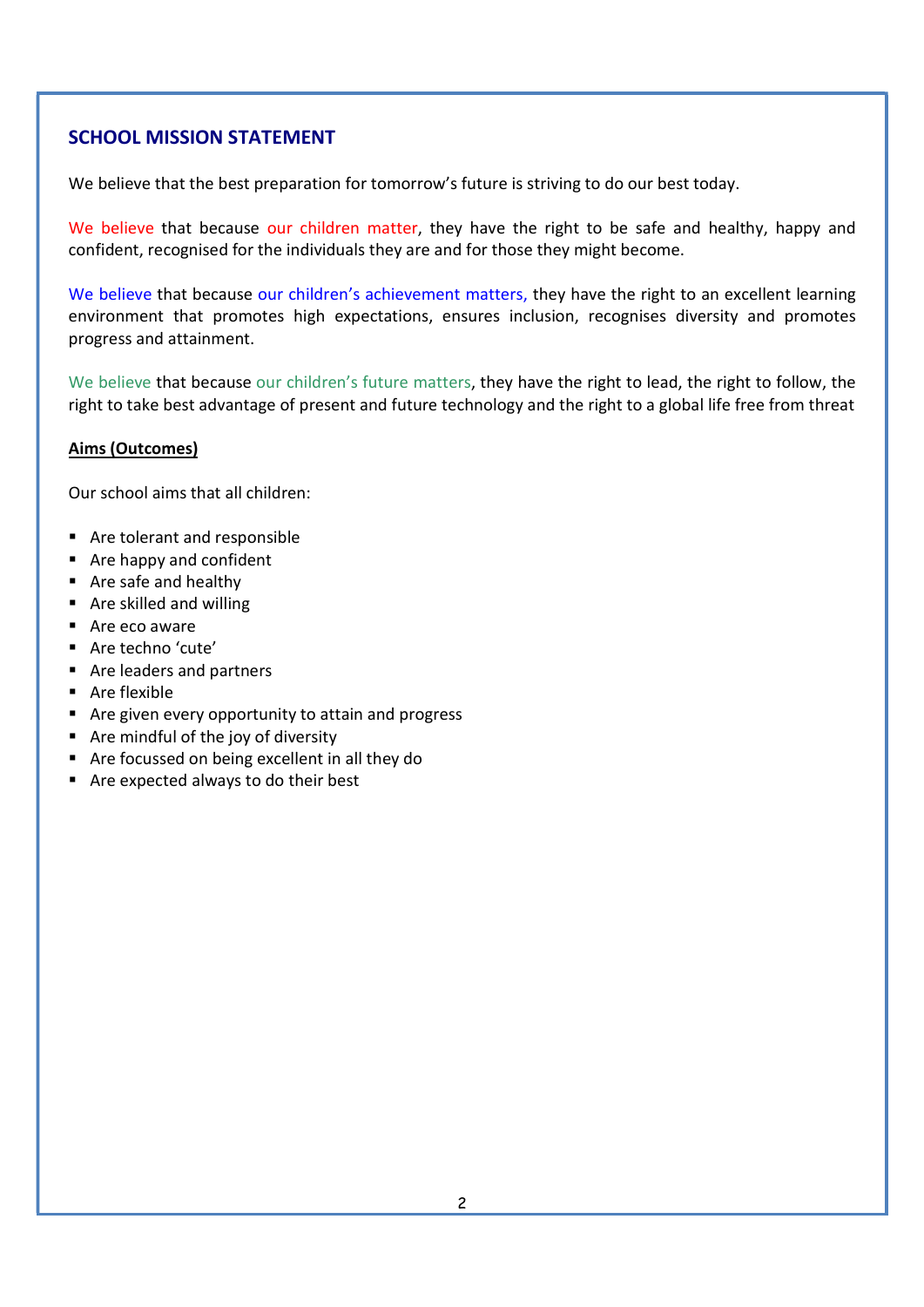# SCHOOL AIMS

Our children matter, as does their achievement and so too does their future.

#### Because our children matter, we will work to:

- **Ensure they are safe and ensure that they can keep themselves and others safe too**
- Make sure that school life is happy, enjoyable and rewarding taking each and every opportunity to build confident, positive citizens of the future
- Develop individuals with a sense of responsibility to themselves and to their community, able to respond positively to different views and beliefs

#### Because our children's achievement matters, we will work to:

- Release and develop the excellence latent in all our children
- Ensure high expectations in all we do, developing a culture that remains positive about the steps to success and able to celebrate success accordingly
- **Provide an inclusive learning framework where individual needs are recognised and catered for, where** diversity is celebrated for what it offers our school community
- **Ensure that all children make good progress leading to attainment appropriate to potential**
- Develop learners with a love of learning and a commitment to future learning in life

#### Because our children's futures matter, we will work to:

- Develop their ability to release the opportunities provided by technologies present and future
- Develop their awareness of their footprint upon this 'one' world and how they can contribute to its sustainability
- Develop a skills base and a solution-focussed attitude that can be applied to effect in a variety of circumstances now and in the future
- Develop an ability to lead others and to be led by others in productive working partnerships

## EQUALITY STATEMENT

Equal Opportunities is the responsibility of the whole school community and must be reflected throughout the organisation of the school and be addressed in the taught and hidden curriculum.

All staff, governors, parents/guardians and pupils will be involved in developing, implementing and monitoring the equal opportunities policy and practice.

All staff, governors, parents/guardians and pupils regardless of race, religion, ethnicity, disability, age, gender, gender identity, sexual orientation, pregnancy or maternity and socio-economic background, are welcome and will be encouraged to participate in the life of the school.

The school recognises its responsibilities under the Equality Act 2010 to eliminate discrimination and to promote good race relations.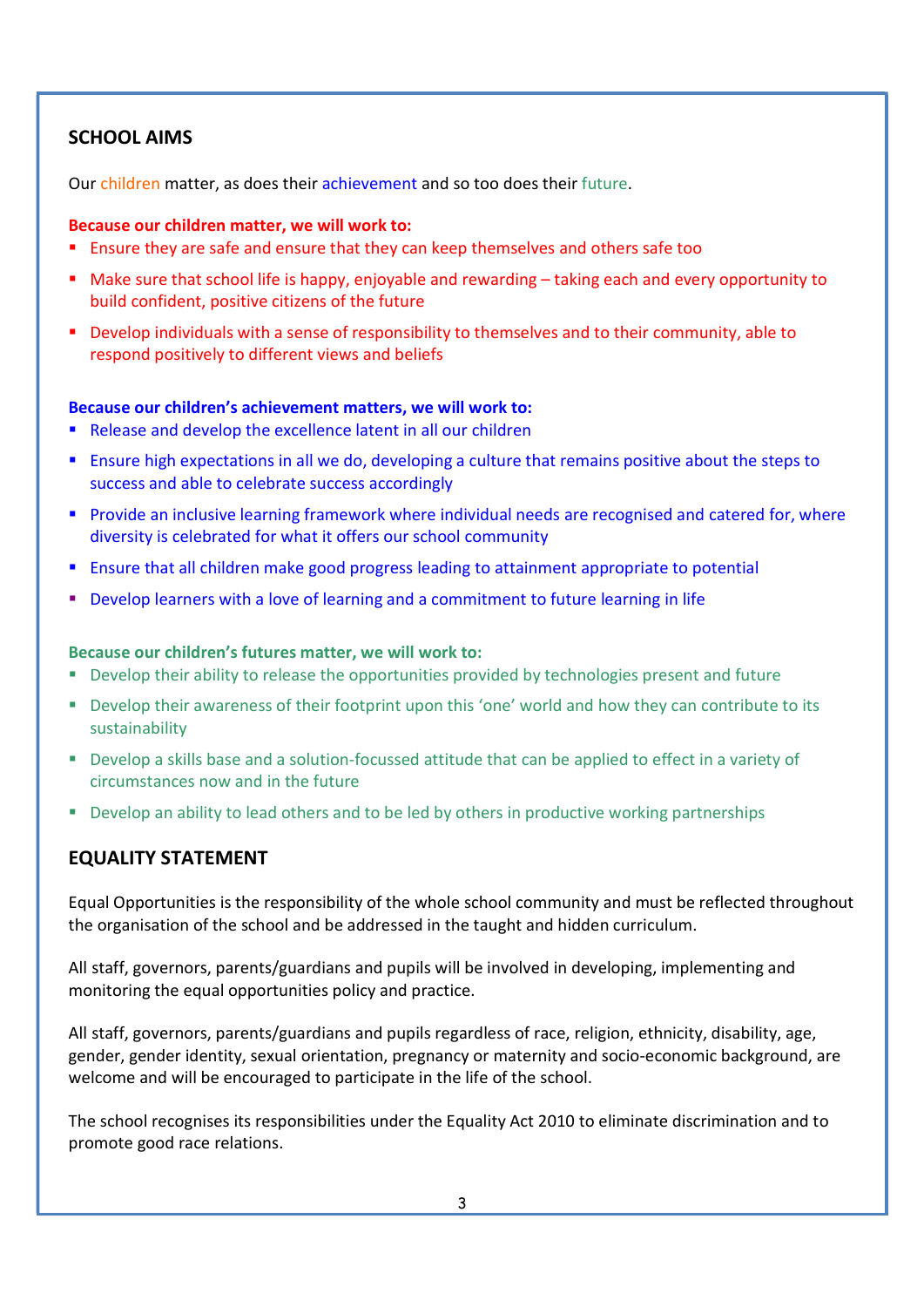This policy has been equality impact assessed and we believe that it is in line with the Equality Act 2010 as it is fair, it does not prioritise or disadvantage any pupil and it helps to promote equality at this school.

## BRITISH VALUES

The government set out its definition of British Values in the 2011 Prevent Strategy. At Westbrook Old Hall we reinforce regularly the following values through an agreed programme: Democracy, The Rule of Law, Individual Liberty, Mutual Respect and Tolerance of those of Different Faiths and Beliefs.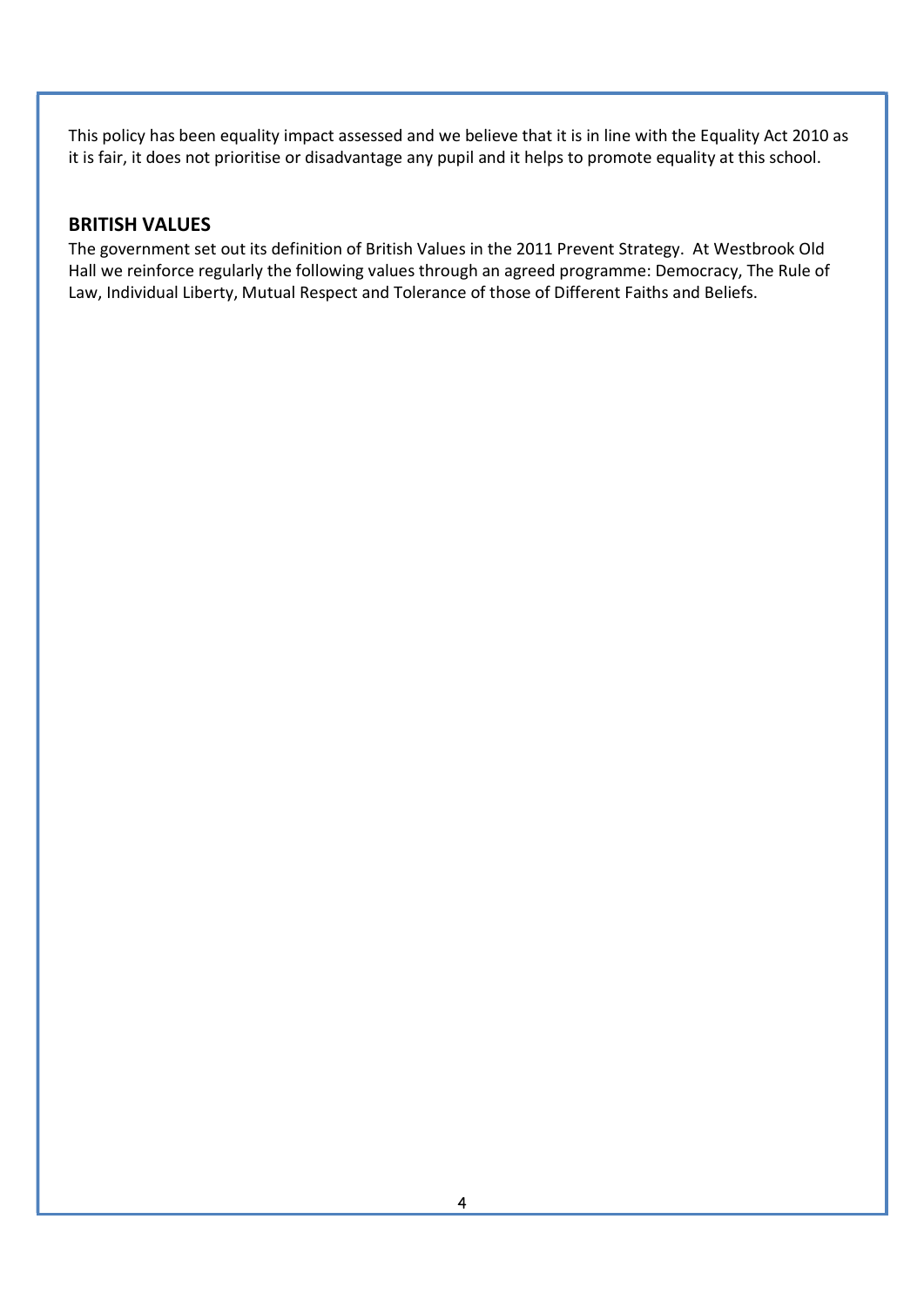# Whole School Feedback and Intervention Marking Policy

### "The most powerful single modification that enhances achievement is feedback. The simplest prescription for improving education must be 'dollops of feedback'." Professor John Hattie

#### Aims

At Westbrook Old Hall Primary School, we believe that each child is an individual with specific needs that we seek to meet appropriately through planning, assessment, motivation and encouragement. We believe that when marking and giving feedback about the work of our pupils, comments will be made that are meaningful, effective, age-appropriate and enable the pupils to move forward in their learning. Therefore, these are our aims:

- To prioritise focused feedback through oral dialogue with children
- To seek to refocus children's thinking when giving feedback or marking to help them make significant and sustained gains in their learning through constructive comments and questions.
- To set out standards of presentation for pupils' work.
- To ensure a consistent approach to feedback and marking and presentation of work throughout the school.
- To understand the individual and group needs of children through ongoing assessment.
- To identify strengths and areas for improvement to inform future work and encourage and motivate children to achieve their best.
- To help children to improve their performance through constructive comments.
- To use assessment for learning strategies, including self and peer assessment.
- To help children value work and promote self-esteem.
- To help children to take pride in their work.

#### Feedback & Marking

- Children should receive feedback either verbally or in writing for all pieces of work.
- Marking and feedback should primarily be linked to the learning objective or children's individual targets in writing.
- Priority should be given to verbal feedback and teachers should seek to give as many children as possible focused verbal feedback during the lesson or as soon after the lesson as practicable.
- Where verbal feedback is given, the letters VF may be written in the appropriate place in a child's book. A brief bullet point may be used alongside the VF to indicate the subject of the conversation (eg.  $VF$ direct speech).
- In writing, green highlighters will be used to draw children's attention to elements of children's work that have been done well. These will usually relate to lesson objectives or children's individual targets.
- In writing, amber highlighters will be used to draw children's attention to mistakes or areas for improvement, particularly when related to children's personal targets. A brief bullet point may be used alongside the highlighted section to indicate the nature of the improvement needed (e.g. full stops).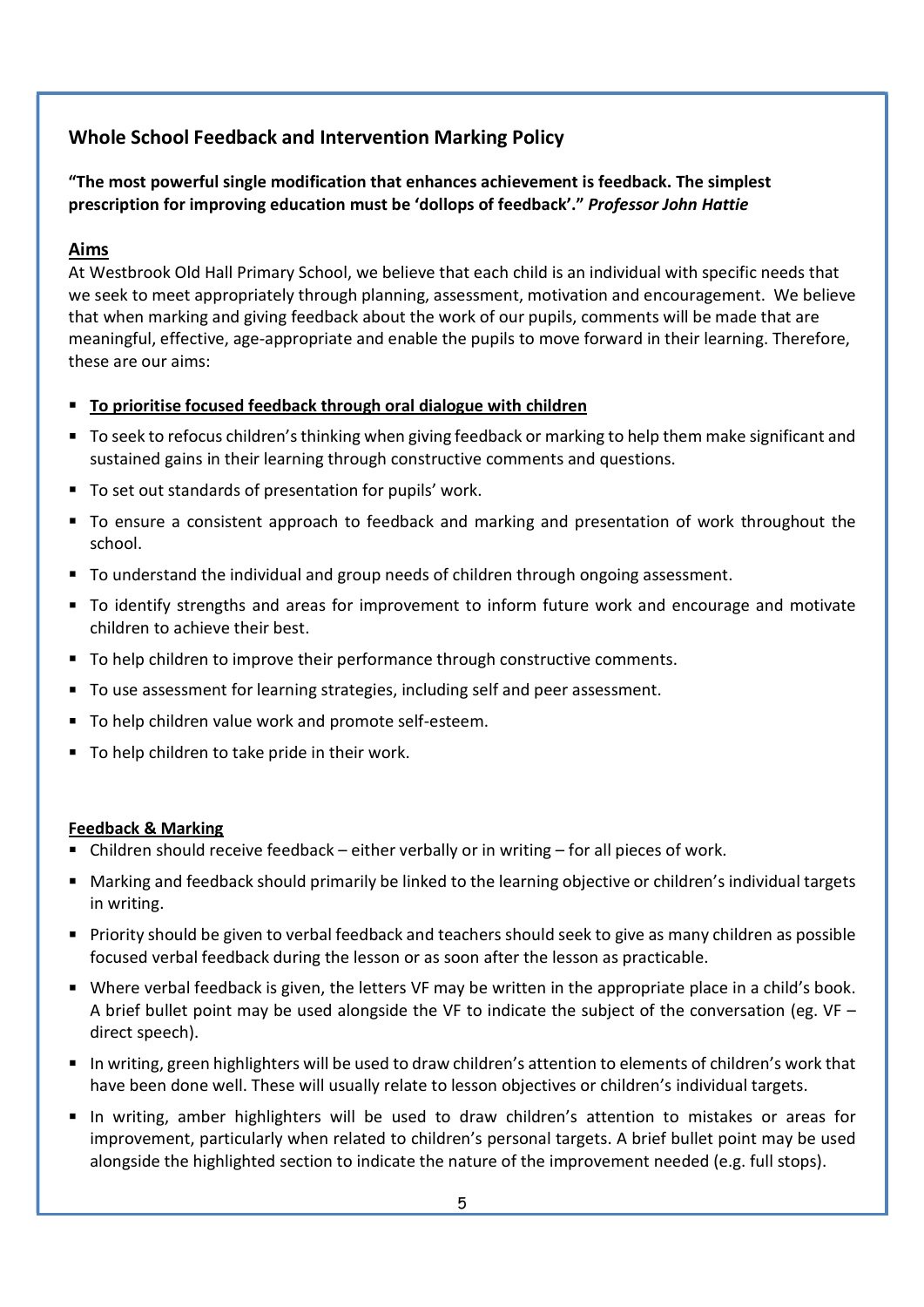- Children will be given opportunities to reflect upon these parts of their work either during the lesson or as soon after the lesson as practicable. Purple pen will be used by the children to make corrections.
- Incorrect spelling of age and ability-related words and subject-specific vocabulary, will be highlighted (no more than three). Pupils should be given opportunities to reflect upon and practise these spellings.
- In other subjects, incorrectly spelt words will be written at the end of the work and the child will be expected to practise writing the word three times.
- Initials of the teacher/learning assistant should be used if not marked by the usual class teacher. A stamper can also be used.
- The level of support given to a child will be indicated next to the LO with the following initials: I (independent), A (adult-led), S (adult support given).
- When the LO has been achieved, it will be ticked.
- Oral feedback will be given to children who are unable to read the teacher's comments.
- Opportunities should be created for children to assess and evaluate their own work and that of their peers.
- **Pupils will be guided in how to mark their own work and that of others. However, such reflection should** focus on either focus skills or children's individual targets.
- Green pens will be used by teachers for marking.
- $\blacksquare$  Additional codes may be used by a teacher see appendices

#### Monitoring the Policy

The policy will be reviewed at in April 2025.

The policy will be monitored through work scrutiny and reports by the Senior Leadership Team.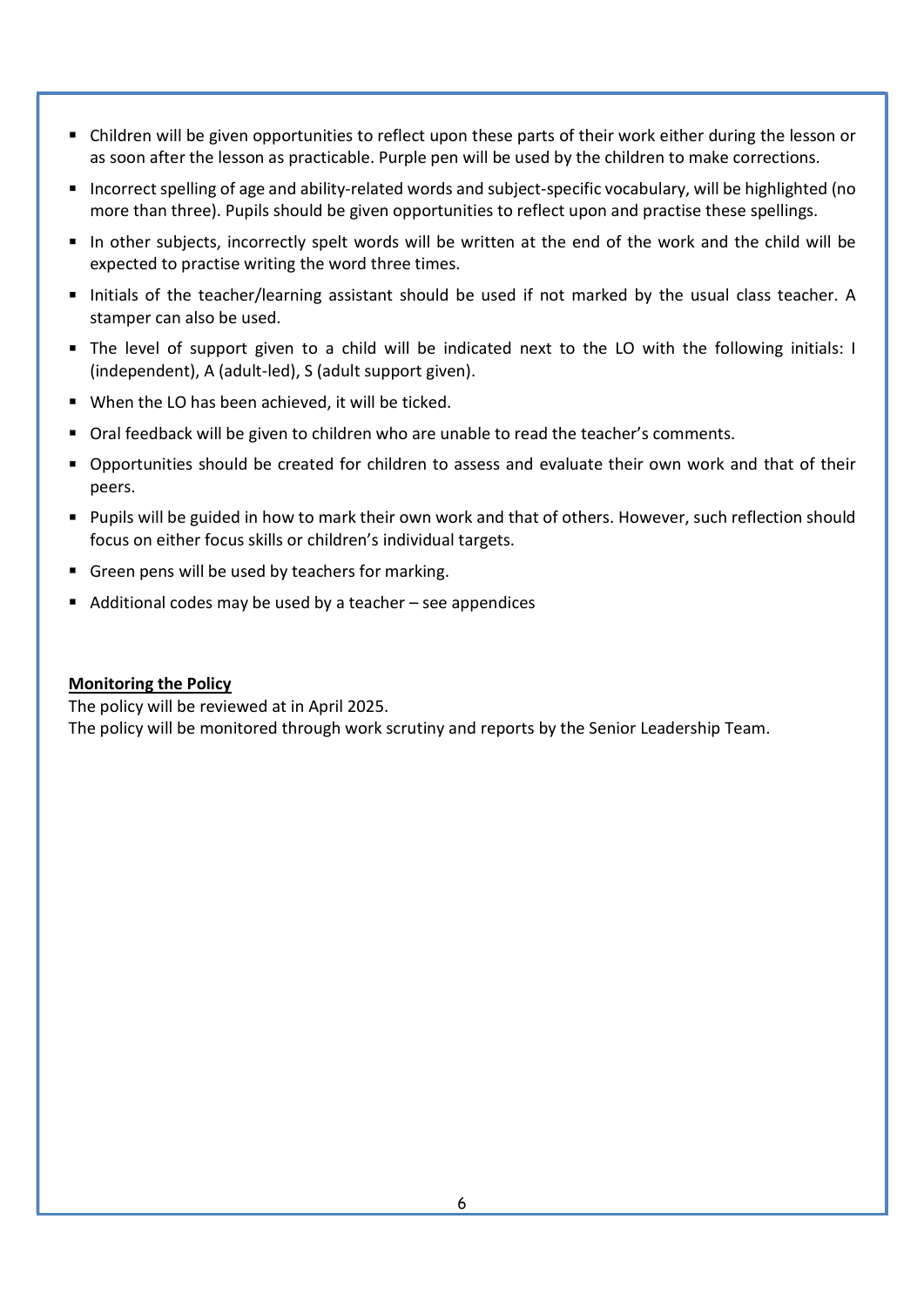# EARLY YEARS MARKING SYMBOLS

- $\checkmark$  You've achieved the learning objective
- ~~~~ Doesn't make sense
- What you did well
- $\triangle$  What I have supported you to do
- $\rightarrow$  Do this to take your learning forward (English only)